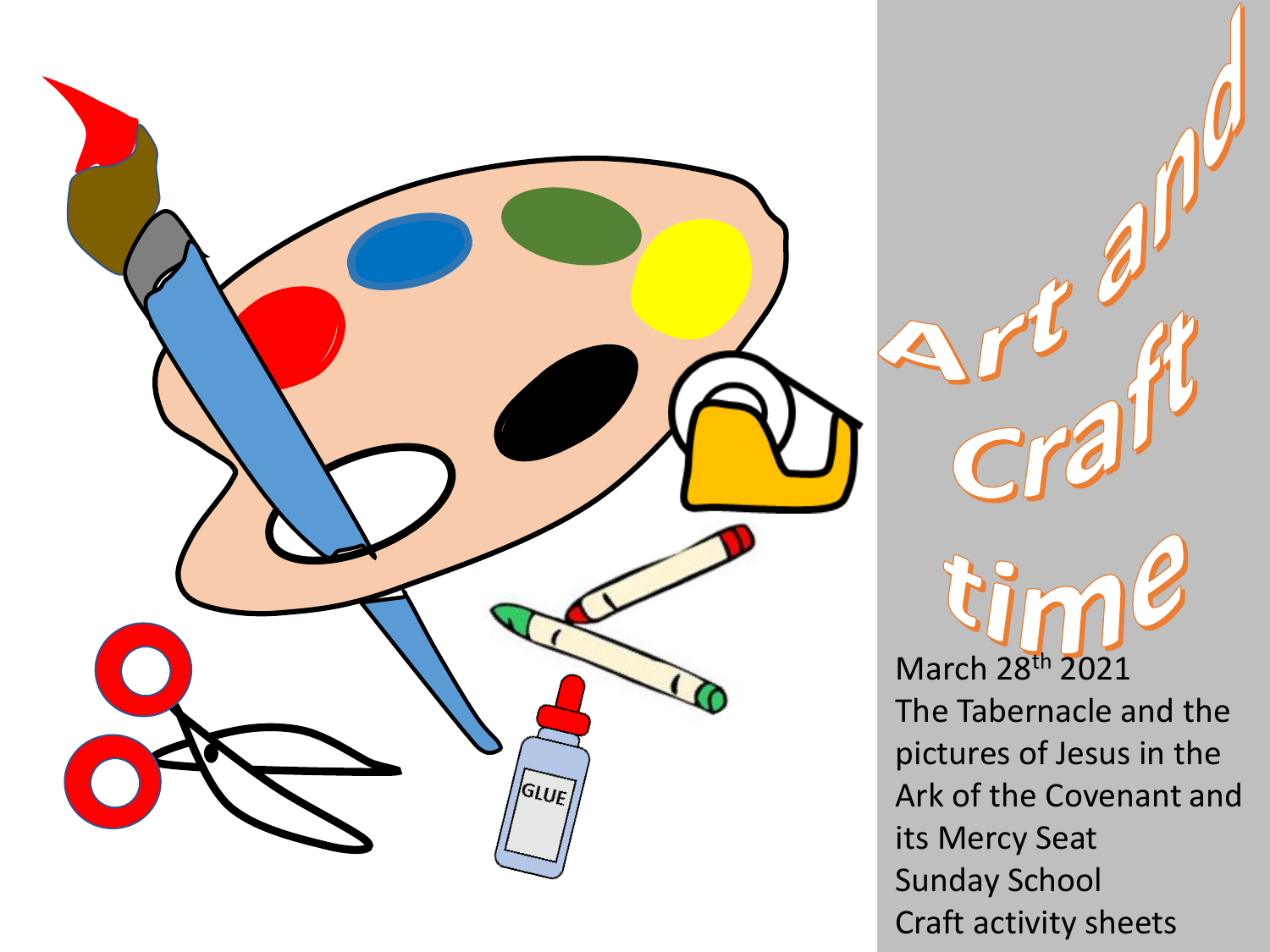

Cut out the strips above and fit them into the Ark of the Covenant below.

See if you can remember how they speak of the Lord Jesus

Covenant below.

Christ. Colour in the Ark of the

**Beginners**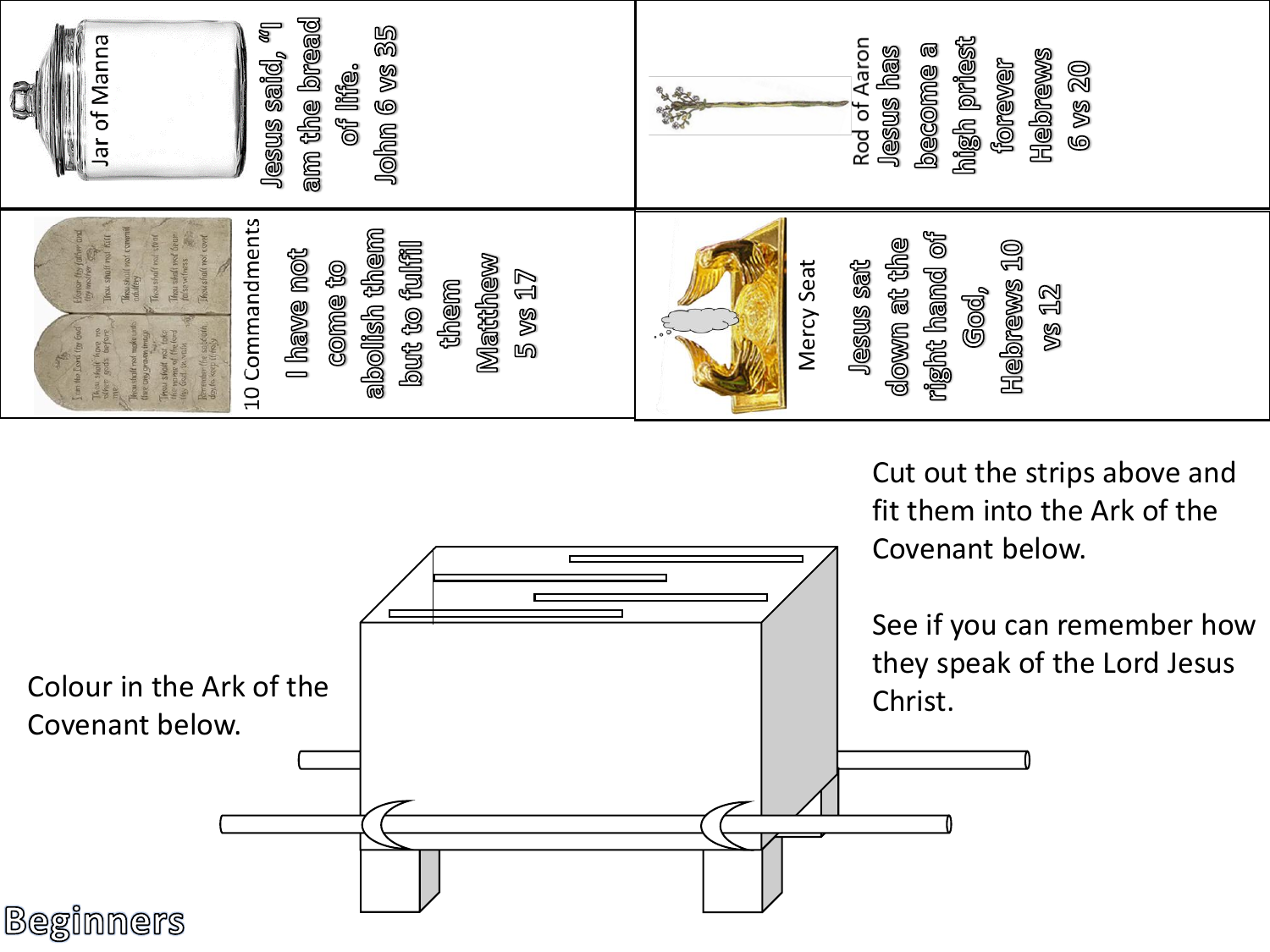Link the column in the Left to the column on the Right



Juniors